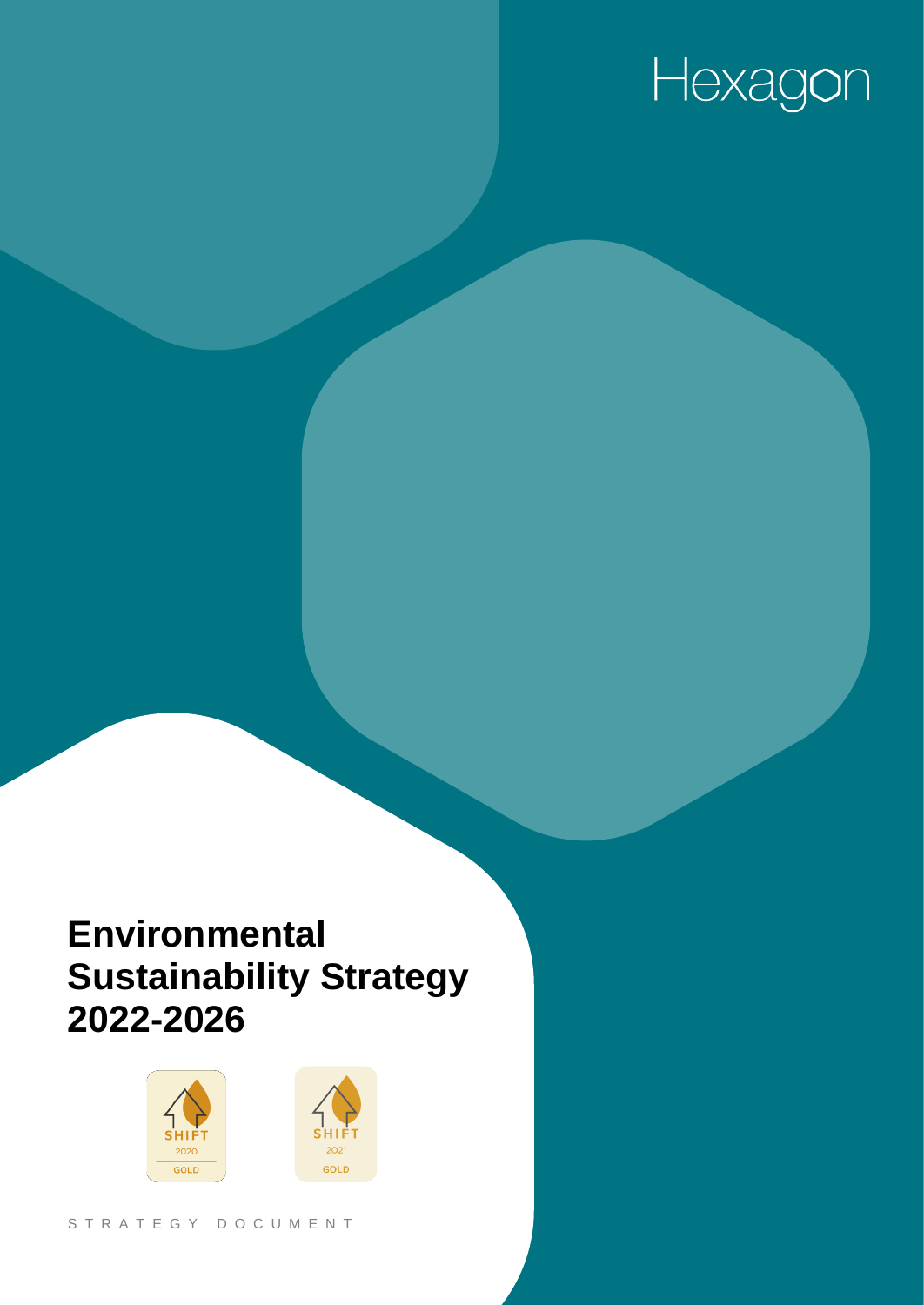### **Introduction**

Hexagon Housing Association (Hexagon) owns and manages over 4,500 homes worth more than £0.5 billion, in South London, mainly across Southwark, Lewisham, Greenwich, Croydon, Bexley and North Kent. Hexagon develops *circa* 80 homes per annum and is a Greater London Authority (GLA) Investment Partner that delivers mixed tenure developments of rented, shared ownership, and outright sale homes.

#### Hexagon's Mission Statement is:

"*To meet housing needs in South London through our commitment to existing and future residents, local communities and the environment*"

Hexagon is committed to achieving environmental sustainability in all its activities in its head office, employment and business practices; in maintaining residents' homes, engaging with residents, and building new homes. Hexagon is committed to a holistic approach to environmental sustainability and aims to do so by balancing the following:

- Minimising the harm that Hexagon's operations have on the local, national and global environment.
- Improving residents' quality of life in their homes through well insulated homes and reduction of carbon emissions.
- Maintaining Hexagon's financial viability.

Hexagon's perennial commitment to environmental sustainability has been evident in its receipt of the prestigious Sustainable Homes for Tomorrow (SHIFT) Gold awards and most recently in 2020 and 2021. This places Hexagon amongst a relatively small group of top performers of social housing landlords in environmental sustainability.

During the term of its 2017 – 2021 environmental sustainability strategy, Hexagon achieved an average SAP score of 72.49 across its entire rented housing portfolio compared to the UK average of 68.

#### **1.0 Strategic Context**

1.1 The Environmental Sustainability Strategy (Strategy) provides the strategic framework of Hexagon's holistic approach to achieving its environmental sustainability objectives as set out in its Corporate Plan. Hexagon does so by ensuring environmental sustainability is full embedded in all activities in the following inter-dependent areas: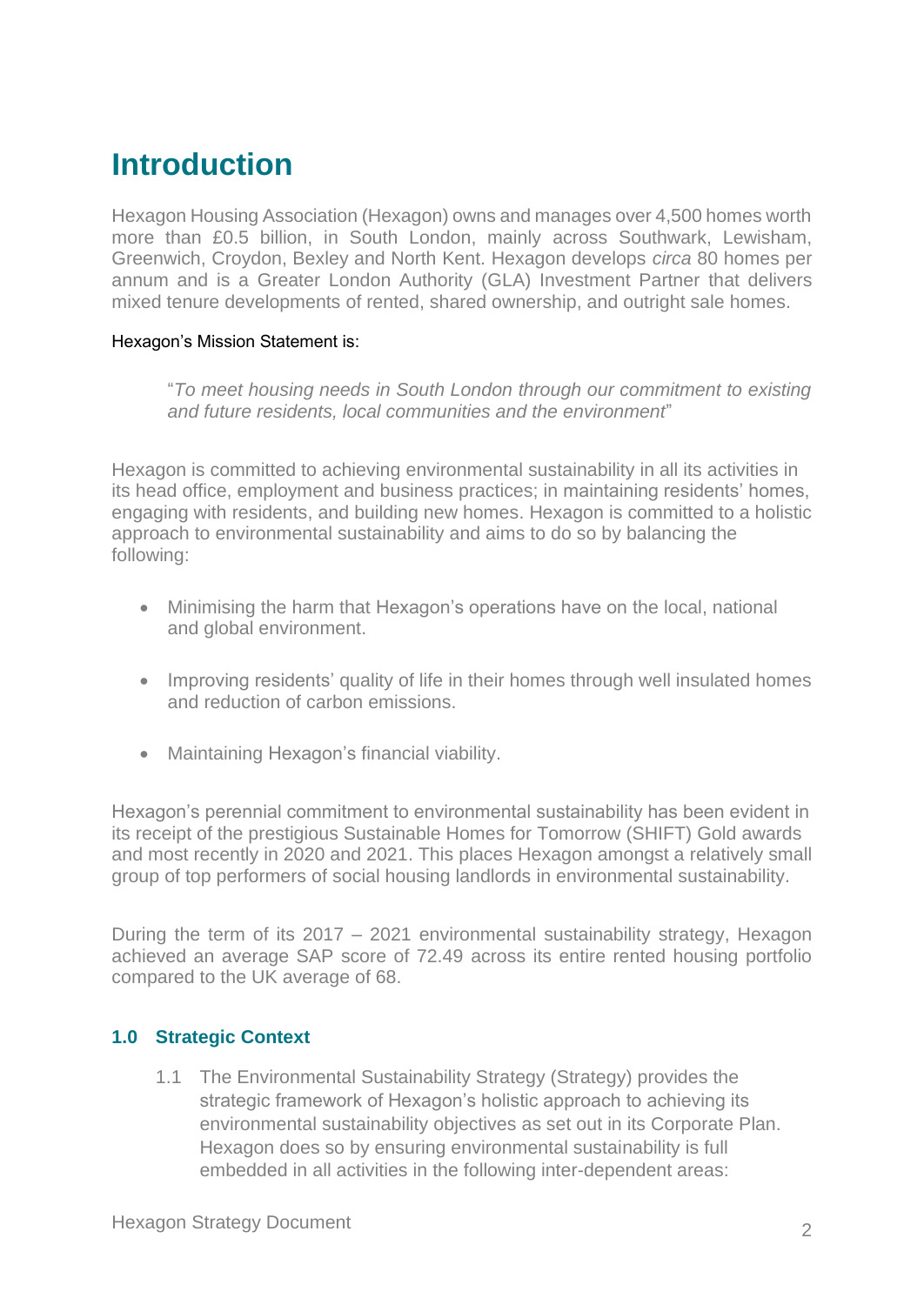- a. Existing residents' homes
- b. Offices
- c. Partners/contractors
- d. New homes
- 1.2 This Strategy is effective from 1 April 2022 to 31 March 2026 and should be read in conjunction with Hexagon's current asset management strategy.
- 1.3 This Strategy covers Hexagon's rented dwellings, albeit its content is applicable to all homeowners' dwellings within Hexagon's portfolio.
- 1.4 The Climate Change Act (2008) coupled with the government's net zero carbon strategy<sup>1</sup>, and heat and buildings strategy<sup>2</sup> provide the legislative and government policy framework for Hexagon.
- 1.5 The Paris Agreement's<sup>3</sup> main aim is for all countries to keep global temperature rise to significantly below 2 degrees Celsius.
- 1.6 The Government's Industrial Strategy focusses on 'clean growth'. One of the 'Grand Challenges'<sup>4</sup> driving this government's strategy is to halve the energy use of new buildings by half by 2030.
- 1.7 Though all teams at Hexagon will collaboratively implement this Strategy, in conjunction with residents and partners, the key teams that will lead on its implementation are: Property Services Department; Facilities Team, Development and Sales Department and the Housing Services Department.
- 1.8 The Strategy is underpinned by Hexagon's following key corporate objectives:
	- a. To be socially responsible in the way we run our business, and in particular, to focus our efforts on promoting environmental sustainability.

<sup>&</sup>lt;sup>1</sup> [net-zero-strategy.pdf \(publishing.service.gov.uk\)](https://assets.publishing.service.gov.uk/government/uploads/system/uploads/attachment_data/file/1026655/net-zero-strategy.pdf)

<sup>2</sup> [Heat and buildings strategy \(publishing.service.gov.uk\)](https://assets.publishing.service.gov.uk/government/uploads/system/uploads/attachment_data/file/1026507/heat-buildings-strategy.pdf)

<sup>3</sup> https://unfccc.int/process-and-meetings/the-paris-agreement/the-paris-agreement

<sup>4</sup> https://www.gov.uk/government/publications/industrial-strategy-the-grand-challenges/industrial-strategy-the-grand-challenges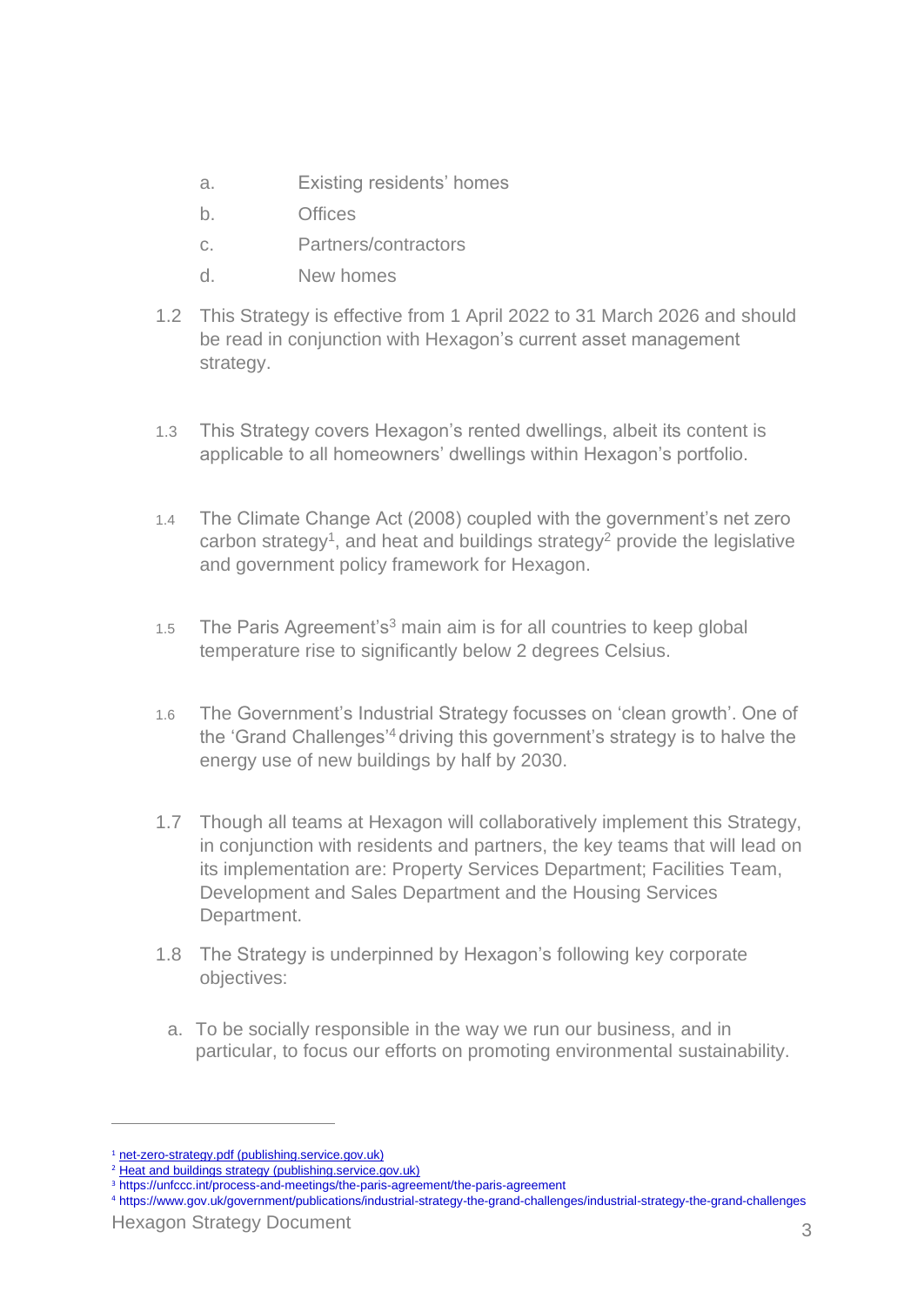- b. When we develop spending priorities for improving existing homes, we consider how we can help residents to reduce their energy bills and reflect that objective in our overall programme.
- c. To begin the process of transitioning away from fossil fuel boilers in existing homes.
- d. To respond positively to the climate emergency by designing new homes which incorporate meaningful carbon reduction measures and that minimise fossil fuel heating
- e. To minimise the harm the running of our office does to the environment (i.e. by reducing waste, increasing recycling, reducing energy consumption, and encouraging sustainable transport options for staff).
- f. To respond positively to the climate emergency by designing new homes and improving existing homes to enable residents to lead zero-carbon lifestyles.
- g. To continually improve the quality and range of our affordable homes and services through innovation and best practice.
- h. To be amongst the best in the provision of housing and related services.
- i. To be financially secure.

#### 2.0 **Key aims and objectives of the Environmental Sustainability Strategy**

- 2.1 This Strategy aims to ensure Hexagon provides homes that are energy efficient and do not have an adverse impact on Hexagon's financial viability, the environment, the quality of residents' homes and their neighbourhoods.
- 2.2 The following are Hexagon's main objectives for all its operations, residents' homes, and its office(s):
	- a. All rented homes to have a minimum EPC rating C (*i.e. SAP Scores 69 – 80*) by 2030
	- b. All new and existing residents' homes to achieve net zero carbon by 2050.
	- c. The head office to achieve net zero carbon by 2050.
- 2.3 However, the underlying key measure of success will be the metric for heat demand, i.e. kWh/m<sup>2</sup>. The latter metric is useful in assessing whether, as result of the retrofit works, residents are using less energy to heat their homes thereby emitting less carbon and spending less on energy.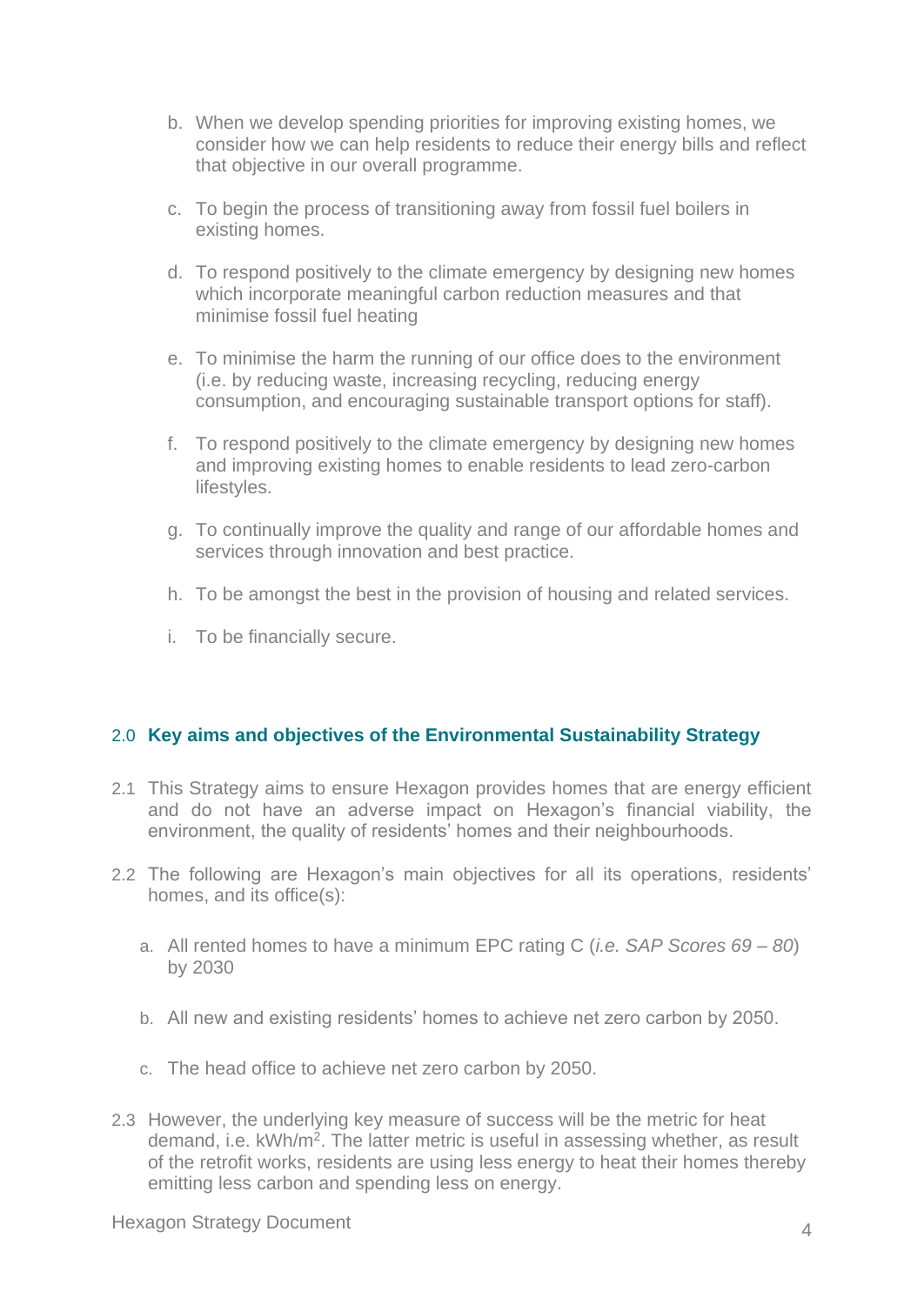#### **3.0 Achieving the aims and objectives**

The aims and objectives outlined in Section 2 above, will be achieved as outlined below:

- 3.1 Undertaking retrofit energy efficiency works required in *circa* 25% of existing residents' homes with sub-EPC rating C. These retrofit works were identified through a comprehensive technical review of existing residents' homes by Hexagon's specialist independent consultants.
- 3.2 In addition to its existing on-going investment, Hexagon will invest over £110 million in its current existing homes over the next 28 years to achieve the net zero carbon target by 2050.
- 3.3 Hexagon will undertake works in its head office, which have been recommended by its specialist independent consultants.
- 3.4 In line with a bespoke residents' engagement strategy, which will be developed together with residents, Hexagon will work closely with its residents to achieve the above-mentioned objectives.
- 3.5 Hexagon will develop new homes that require minimal or no future retrofit works to achieve the net zero carbon target by 2050.

#### **4.0 Delivering the Environmental Sustainability Strategy**

- **4.1 Retrofitting existing residents' homes**
- 4.1.1 Hexagon's approach to achieving its two targets outlined in Section 2.2 (a) and (b) is via a 3-stage approach as illustrated in Diagram 1 below.
- 4.1.2 The first stage is to undertake 'fabric first' retrofit works, which have already been identified and whose main aim is to ensure dwellings are well insulated. The second stage entails installation of low carbon/zero carbon heating systems.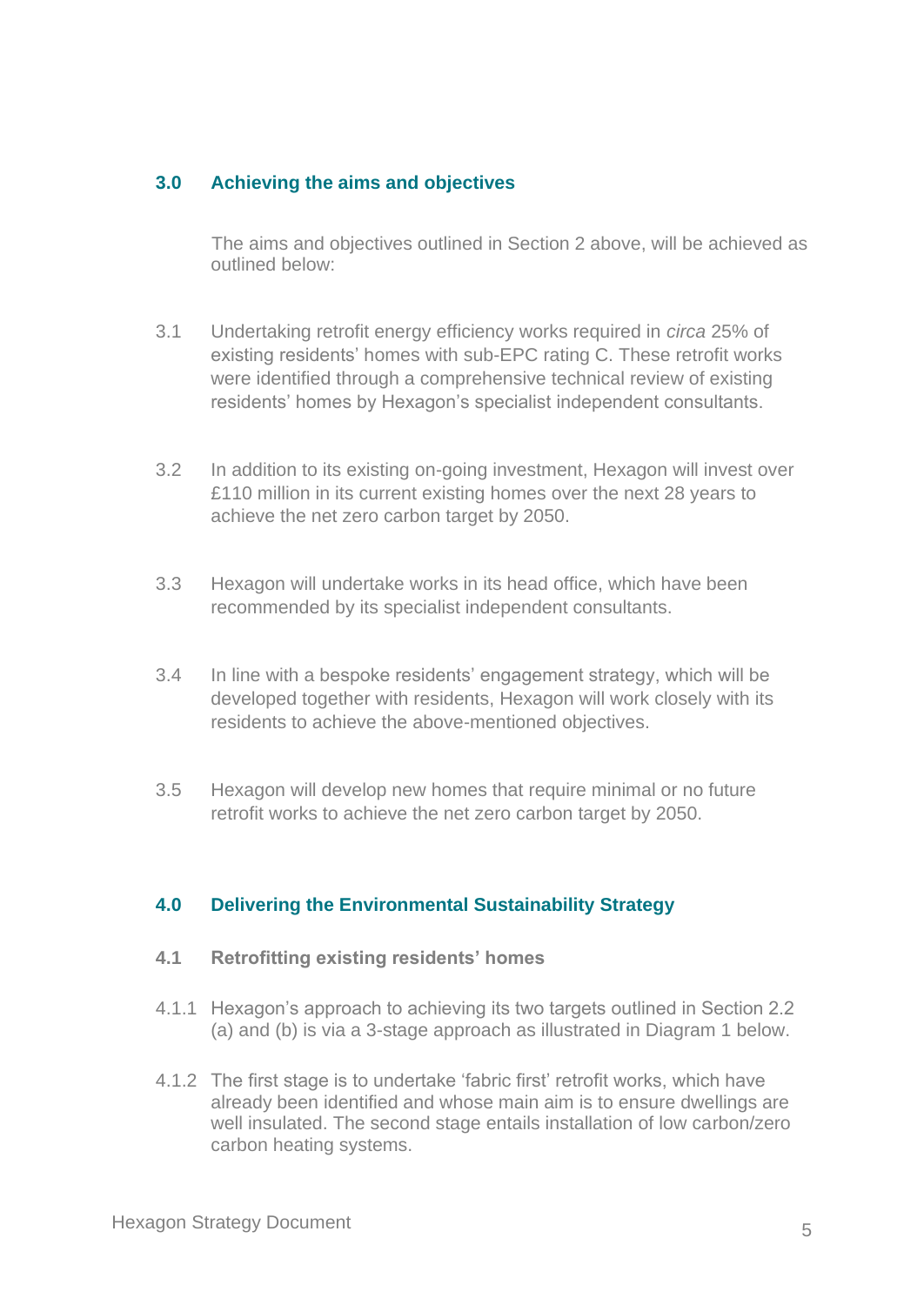4.1.3 The third stage entails undertaking activities that offset residual carbon emissions within Hexagon's housing portfolio after completion of the first and second stages. These activities may include tree planting or Hexagon making a voluntary contribution to a certified carbon offset fund.

**Diagram 1: Stages to achieving net zero carbon target** 



4.1.4 Table 1 below provides an outline of the key activities that Hexagon will be undertaking over the coming years to achieve its two key objectives outlined in Section 2.2 (a) and (b).

| Table 1: Work to be undertaken to achieve EPC Rating C and Net Zero Carbon Targets |
|------------------------------------------------------------------------------------|
|------------------------------------------------------------------------------------|

| <b>Timeframe</b> | Work to achieve EPC rating C by 2030 in<br>c. 25% of existing homes                                                                                                                                                                                                                                                                                                                                                                                                                                                                                                                                                                                              | Work to achieve net zero carbon target<br>by 2050 in all existing homes                                                                                                                                                                                                                                                                                                                                                                                                                                                                                                                                                                                                             |  |
|------------------|------------------------------------------------------------------------------------------------------------------------------------------------------------------------------------------------------------------------------------------------------------------------------------------------------------------------------------------------------------------------------------------------------------------------------------------------------------------------------------------------------------------------------------------------------------------------------------------------------------------------------------------------------------------|-------------------------------------------------------------------------------------------------------------------------------------------------------------------------------------------------------------------------------------------------------------------------------------------------------------------------------------------------------------------------------------------------------------------------------------------------------------------------------------------------------------------------------------------------------------------------------------------------------------------------------------------------------------------------------------|--|
| $2022 - 2024$    | Continuing with on-going stock<br>a.<br>improvement works that improve the<br>energy efficiency of homes<br>Develop and start implementing a<br>b.<br>bespoke resident engagement strategy<br>for net zero carbon<br>Robust planning of the delivery of the<br>C.<br>works required to achieve EPC Rating<br>C target in relevant dwellings<br>Establishing procurement strategy,<br>d.<br>sustainable supply chains, partnerships<br>and suitably skilled resources<br>Explore and apply for grant funding<br>е.<br>opportunit(ies) that arise to achieve best<br>value for Hexagon - though the retrofit<br>programme not driven/dependent on<br>grant funding | f.<br>Continuing with on-going stock<br>improvement works that improve the<br>energy efficiency of homes<br>Develop and start implementing a<br>Q <sub>1</sub><br>bespoke resident engagement<br>strategy for net zero carbon<br>Robust planning of the delivery of the<br>h.<br>works required to achieve net zero<br>carbon target in relevant dwellings<br>Establishing procurement strategy,<br>Ť.<br>sustainable supply chains,<br>partnerships and suitably skilled<br>resources<br>Explore and apply for grant funding<br>Lj.<br>opportunit(ies) that arise to achieve<br>best value for Hexagon - though the<br>retrofit programme not<br>driven/dependent on grant funding |  |
| $2024 - 2030$    | Undertaking of 'fabric-first' retrofit works<br>k.<br>commences: ensuring future proofing<br>for installation of heating systems                                                                                                                                                                                                                                                                                                                                                                                                                                                                                                                                 | Finalise initial programme delivery<br>r.<br>plan<br>Preparing and commencing planning<br>S.<br>applications for relevant properties                                                                                                                                                                                                                                                                                                                                                                                                                                                                                                                                                |  |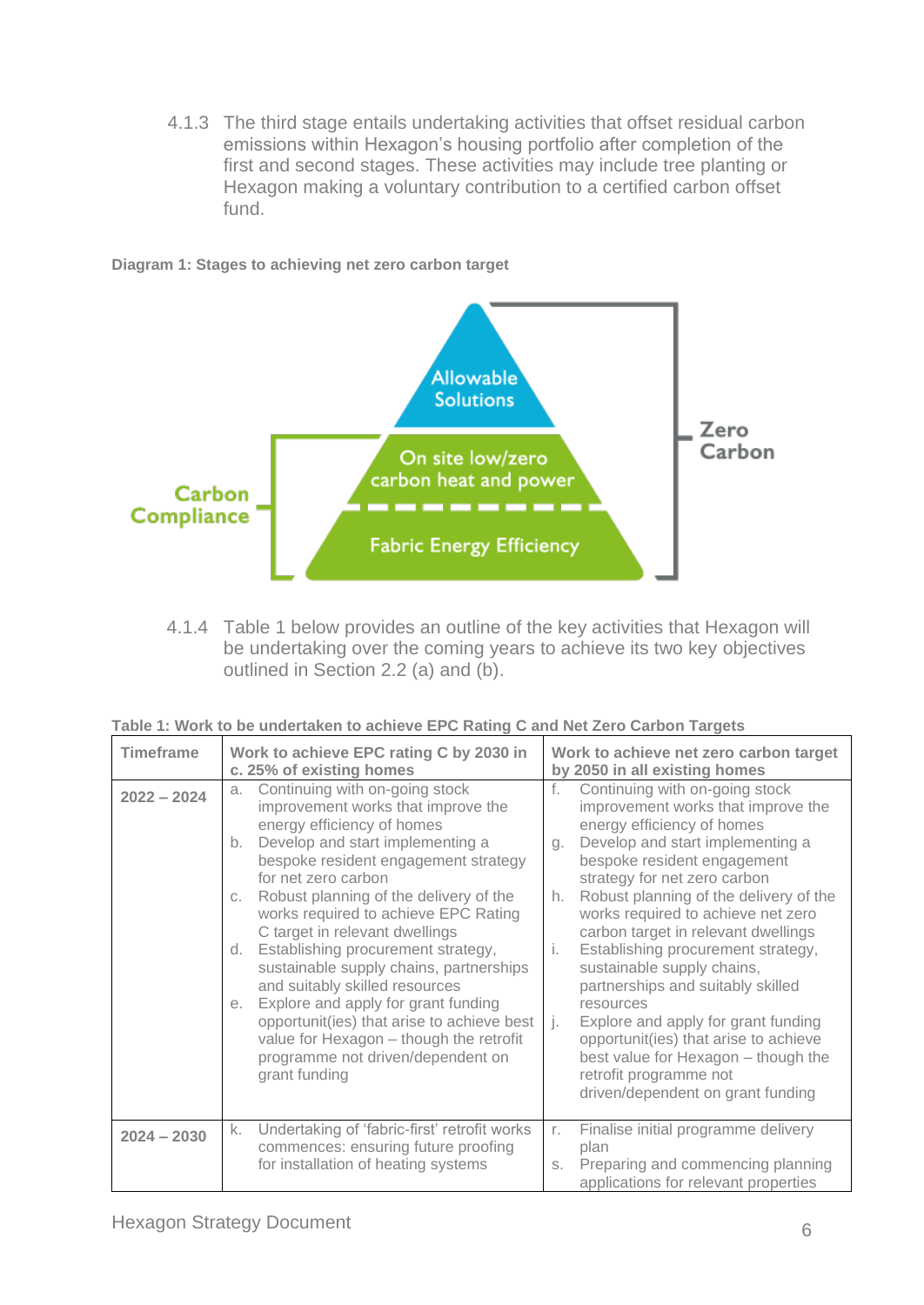|               | Engagement/surveys with residents<br>I.<br>before, during and after the retrofit<br>works have been completed<br>(throughout all seasons after works are<br>completed)<br>m. Continue to install energy-efficient<br>and/or hydrogen-ready boilers<br>Regular audit by independent specialist<br>n.<br>consultancy firms to assess progress<br>against milestones and main targets.<br>Scale-up retrofit works year-on-year<br>О.<br>Embedding new ways of<br>p.<br>working/investment in existing homes<br>so that it is business as usual<br>Explore and apply for grant funding<br>q.<br>opportunit(ies) that arise to achieve best<br>value for Hexagon - though the retrofit<br>programme not driven/dependent on<br>grant funding | Capture lessons learnt from the on-<br>t.<br>going programme for the EPC rating<br>C 'fabric-first' retrofit works.<br>Embedding new ways of investment<br>u.<br>in existing homes so that it is<br>business as usual<br>Commence procurement process for<br>V.<br>first stage of works to delivered<br>Explore and apply for grant funding<br>W.<br>opportunit(ies) that arise to achieve<br>best value for Hexagon - though the<br>retrofit programme not<br>driven/dependent on grant funding                                                                                                                                                                                                                                                                                                                                                                                                                                                                                                                                                                                                                                               |
|---------------|-----------------------------------------------------------------------------------------------------------------------------------------------------------------------------------------------------------------------------------------------------------------------------------------------------------------------------------------------------------------------------------------------------------------------------------------------------------------------------------------------------------------------------------------------------------------------------------------------------------------------------------------------------------------------------------------------------------------------------------------|------------------------------------------------------------------------------------------------------------------------------------------------------------------------------------------------------------------------------------------------------------------------------------------------------------------------------------------------------------------------------------------------------------------------------------------------------------------------------------------------------------------------------------------------------------------------------------------------------------------------------------------------------------------------------------------------------------------------------------------------------------------------------------------------------------------------------------------------------------------------------------------------------------------------------------------------------------------------------------------------------------------------------------------------------------------------------------------------------------------------------------------------|
| $2031 - 2050$ |                                                                                                                                                                                                                                                                                                                                                                                                                                                                                                                                                                                                                                                                                                                                         | Undertaking of 'fabric-first' retrofit<br>Χ.<br>works commences: ensuring future<br>proofing for installation of heating<br>systems<br>Engagement/surveys with residents<br>y.<br>before, during and after the retrofit<br>works have been completed<br>(throughout all seasons after works<br>are completed).<br>Cease installation of gas boilers in<br>Z.<br>2035.<br>aa. Commence installation of suitable low<br>carbon energy heating systems from<br>2036 onwards in fully insulated<br>homes.<br>bb. Regular audit by independent<br>specialist consultancy firm to assess<br>progress against milestones and main<br>targets.<br>cc. Reinforce new ways of investment in<br>existing homes<br>dd. Scale-up retrofit works year-on-year<br>ee. Develop and agree solutions to offset<br>any residual carbon emissions to<br>achieve NZC after all retrofit works<br>and installation of low carbon heating<br>system(s) have been installed.<br>ff. Explore and apply for grant funding<br>opportunit(ies) that arise to achieve<br>best value for Hexagon - though the<br>retrofit programme not<br>driven/dependent on grant funding |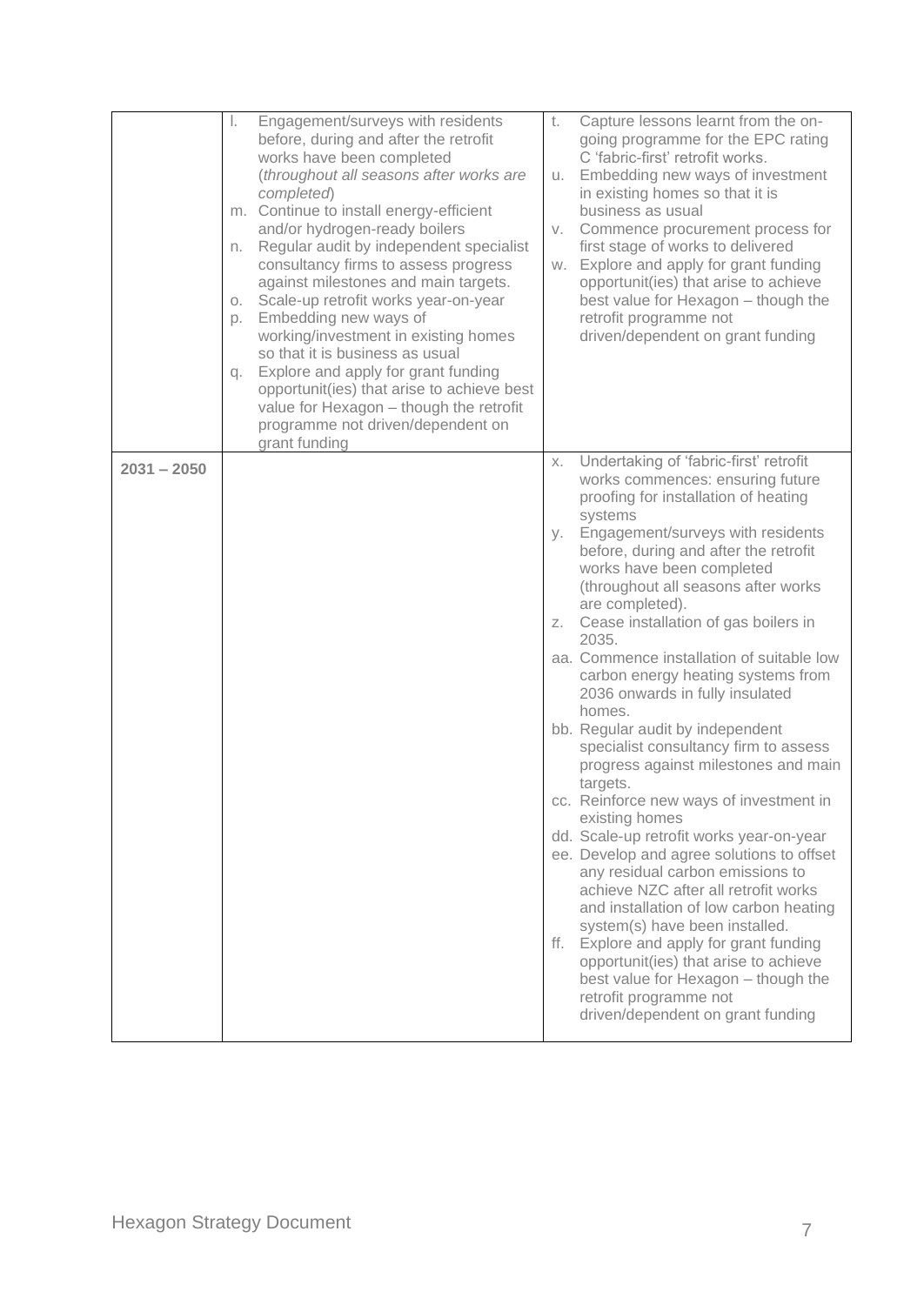#### **4.2 Developing environmentally sustainable new homes**

- 4.2.1 Hexagon will not install gas boilers but only low carbon/zero carbon heating systems in its newly built homes.
- 4.2.2 Hexagon is mindful of the high cost of retrofitting new homes if they are not well insulated and so it is committed to developing environmentally sustainable homes. However, Hexagon has to balance the cost of developing homes at much higher standards than those set by the government, the level of development grants it receives from the government and what Hexagon can afford to invest from its own reserves. This approach ensures that Hexagon is competitive enough in the market to deliver new homes and therefore, Hexagon will remain ambitious but cautious.
- 4.2.3 In 2023, Hexagon will partake in the government's technical consultation on legislation that would be expected to be implemented in 2025 with the aim to ensure that once a new home has been built, no retrofit works will be necessary to reach the net zero carbon target as the electricity grid continues to decarbonise.
- 4.2.4 The Department for Levelling Up, Housing and Communities announced major Building [Regulations](https://www.homebuilding.co.uk/advice/building-regulations-for-extensions) changes that will come into effect from June 2022, one of which is that new homes in England will have to produce around 30% less carbon emissions compared to the current standards, which have been in place since 2013. There will also be changes to Part L (fuel and power) and Part F (ventilation) of the Building Regulations as well as the announcement of a new Approved Document O to mitigate the risk of overheating in new homes. Hexagon will adhere to these new regulations.
- 4.2.5 As a Greater London Authority (GLA) Investment Partner, and where relevant, Hexagon will also ensure it aligns its development programme with the London Mayor's new environmental standards for developers wishing to use City Hall funds to build affordable housing. These standards include making all developments with 10 or more homes net zero-carbon and air quality neutral.
- 4.2.6 A minimum on-site reduction of at least 35% beyond Building Regulations (2013) is required for developments of 10 or more homes, of which 10% should be achieved, through energy efficiency measures. Where it is clearly demonstrated that the net zero carbon target cannot be fully achieved on-site, any shortfall would be provided via a cash-in-lieu payment or 'off-site'.
- 4.2.7 The energy hierarchy set out by the GLA/Mayor has the following four strands:
	- a. Be lean: use less energy and manage demand during operation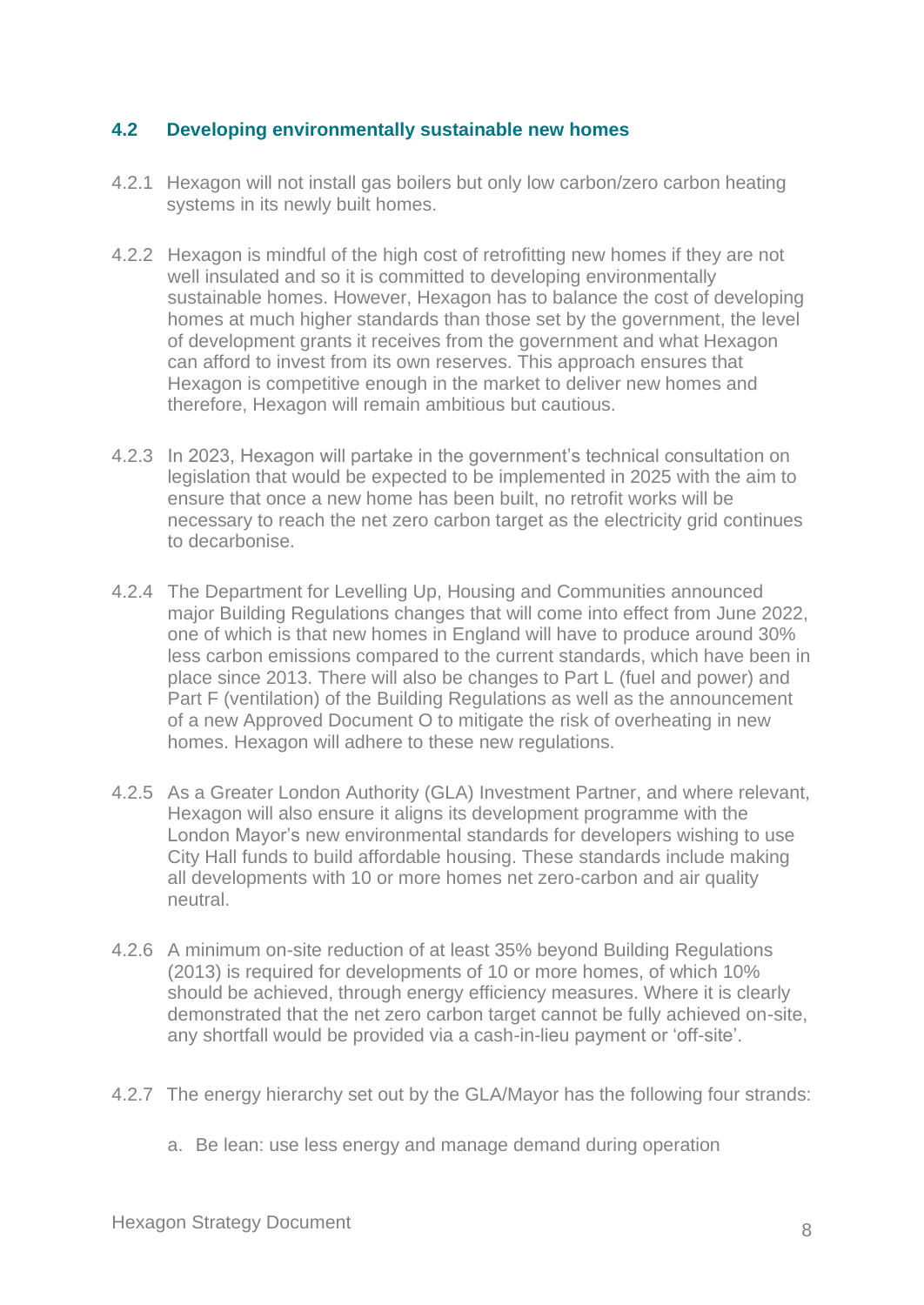- b. Be clean: exploit local energy resources (such as secondary heat) and supply energy efficiently and cleanly
- c. Be green: maximise opportunities for renewable energy by producing, storing and using renewable energy on-site
- d. Be seen: monitor, verify and report on energy performance.
- 4.2.7 Hexagon will have a robust framework that applies to all new homes it builds. The above-mentioned government's pending policy changes to building regulations will guarantee that new homes built from 2025 onwards will be net zero carbon or net zero carbon ready. Therefore, Hexagon is committed to achieving all of the government's/GLA's targets on all new developments that Hexagon develops in its own right, i.e. non-Section 106 new developments. Hexagon will aim to achieve these GLA targets on-site rather than off-setting via financial contributions as outlined in Section 4.2.5 above.
- 4.2.8 The Passivhaus Standard is regarded the 'gold' standard for new homes. It adopts a whole-building approach with clear, measured targets, focused on high-quality construction, certified through an exacting quality assurance process. However, some additional work on heating systems and renewables is still needed to meet net zero carbon standards. The costs of building to this standard range from 9 – 20% more than using traditional construction methods and there is minimal knowledge and experience in building to this standard in the construction sector.
- 4.2.9 Hexagon will not adopt the Passivhaus Standard as the default to developing all new homes. However, Hexagon will pilot some Passivhaus principles<sup>5</sup> on one of its small infill developments, subject to planning consent from the Local Authority. This pilot will 'test' the viability of achieving Passivhaus Standard on a small development. All lessons learnt from this pilot development will be used to inform Hexagon's future planning of relevant new developments.
- 4.2.10 The London Energy Transformation Initiative's (LETI) approach to achieving net zero carbon in new build homes focuses on whole-life carbon, which is comprised of two key components:
	- a. Operational Carbon: A new building with net zero operational carbon does not burn fossil fuels, is 100% powered by renewable energy, and achieves a level of energy performance in-use in line with national climate change targets.

<sup>5</sup> No thermal bridging, Superior windows, Mechanical ventilation with heat recovery, Quality insulation, Airtight construction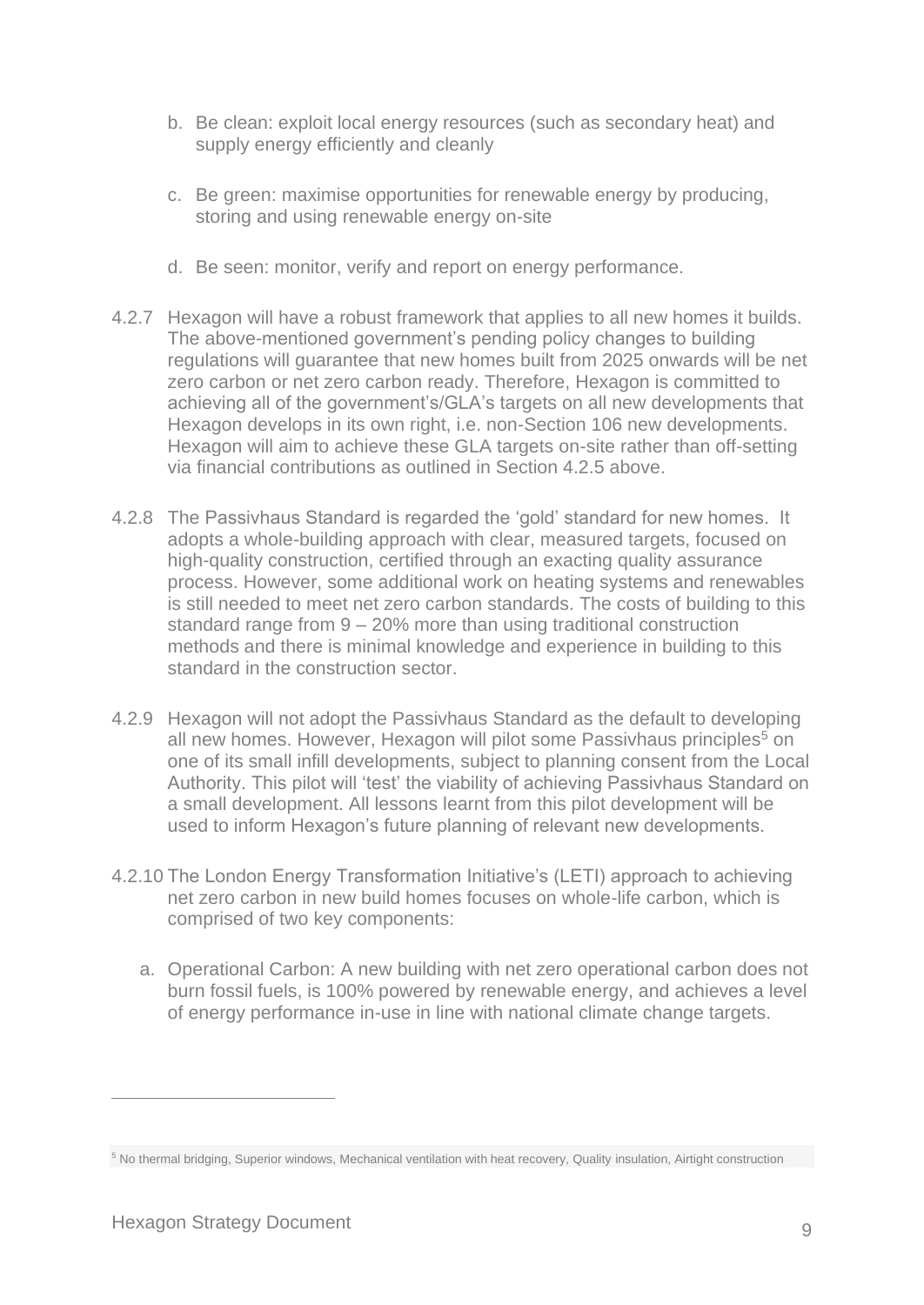- b. Embodied Carbon: Best Practice targets for embodied carbon are met, and the building is made from re-used materials and can be disassembled at its end of life in accordance with the circular economy principles.
- 4.2.11 The LETI guidance has informed much of the GLA's latest approach set out in its Design Guide.
- 4.2.12 Hexagon will be working with a specialist environmental sustainability consultancy firm that was one of the founding members of LETI to help steer Hexagon's approach to net zero carbon on one of Hexagon's new development projects. This consultancy firm will also advise Hexagon the specifications for air-source and ground-source heat pumps, compliance with the Mayor's 'Be seen' strand (*see Section 4.2.6*) and mechanical, electrical and plumbing installations.

This work will ensure that successful technological solutions that Hexagon eventually adopts are informed by knowledge, experience and expertise. Subject to government regulations/policy, financial analyses and outcomes of any pilot projects, Hexagon aims to move towards a LETI standard for its our new build homes as this is closely aligned to the GLA's direction of travel. The additional costs of meeting the LETI standard is estimated at 4.2% for a development with less than 10 dwellings. In the first 18 months of this Strategy, Hexagon will undertake financial modelling to establish the affordability of the LETI approach across Hexagons' future new build programme across different types and sizes of homes.

4.2.13 The planned broad targets for newly build homes are set out in Table 2 below. Hexagon will undertake further work to establish the most suitable/viable and measurable targets.

| <b>Target</b>                                                                                                                                         | <b>Constraint</b>                                                                                                        | <b>Strategies</b>                                                                                                                                                                                                                                                                   | <b>Timescale</b>                                                                                                                                |
|-------------------------------------------------------------------------------------------------------------------------------------------------------|--------------------------------------------------------------------------------------------------------------------------|-------------------------------------------------------------------------------------------------------------------------------------------------------------------------------------------------------------------------------------------------------------------------------------|-------------------------------------------------------------------------------------------------------------------------------------------------|
| Design for low<br>energy use by<br>focusing on the<br>fabric energy<br>efficiency and setting<br>targets for heat<br>demand kWh/m <sup>2</sup> .      | Need to establish an<br>appropriate kWh/m <sup>2</sup><br>target which is<br>financially viable                          | Commission further work with a<br>specialist consultancy firm to<br>establish appropriate kWh/m <sup>2</sup> target<br>to include input from supply chain<br>partners                                                                                                               | <b>March 2023</b>                                                                                                                               |
| On future land led<br>developments install<br>heat pumps and<br>solar photovoltaics<br>(PVs) on the roof<br>(Flatted blocks - for<br>communal areas). | Solar PVs on roofs of<br>houses – tenancy<br>agreements / shared<br>ownership leases do<br>not reflect need<br>reviewing | Project Brief/Design excludes use<br>of fossil fuels and sets out<br>requirements for air source heat<br>pumps and solar PV installations.<br>Communal heat pumps, electric<br>boilers, ground source heat pump,<br>specifications to be incorporated<br>into Project Brief/Design. | All new<br>developments<br>starting on site<br>in 2022/23<br>(where updated<br>Project Brief<br>used) to feature<br>heat pumps and<br>solar PVs |

|  | Table 2: Hexagon's targets for new homes |  |  |
|--|------------------------------------------|--|--|
|  |                                          |  |  |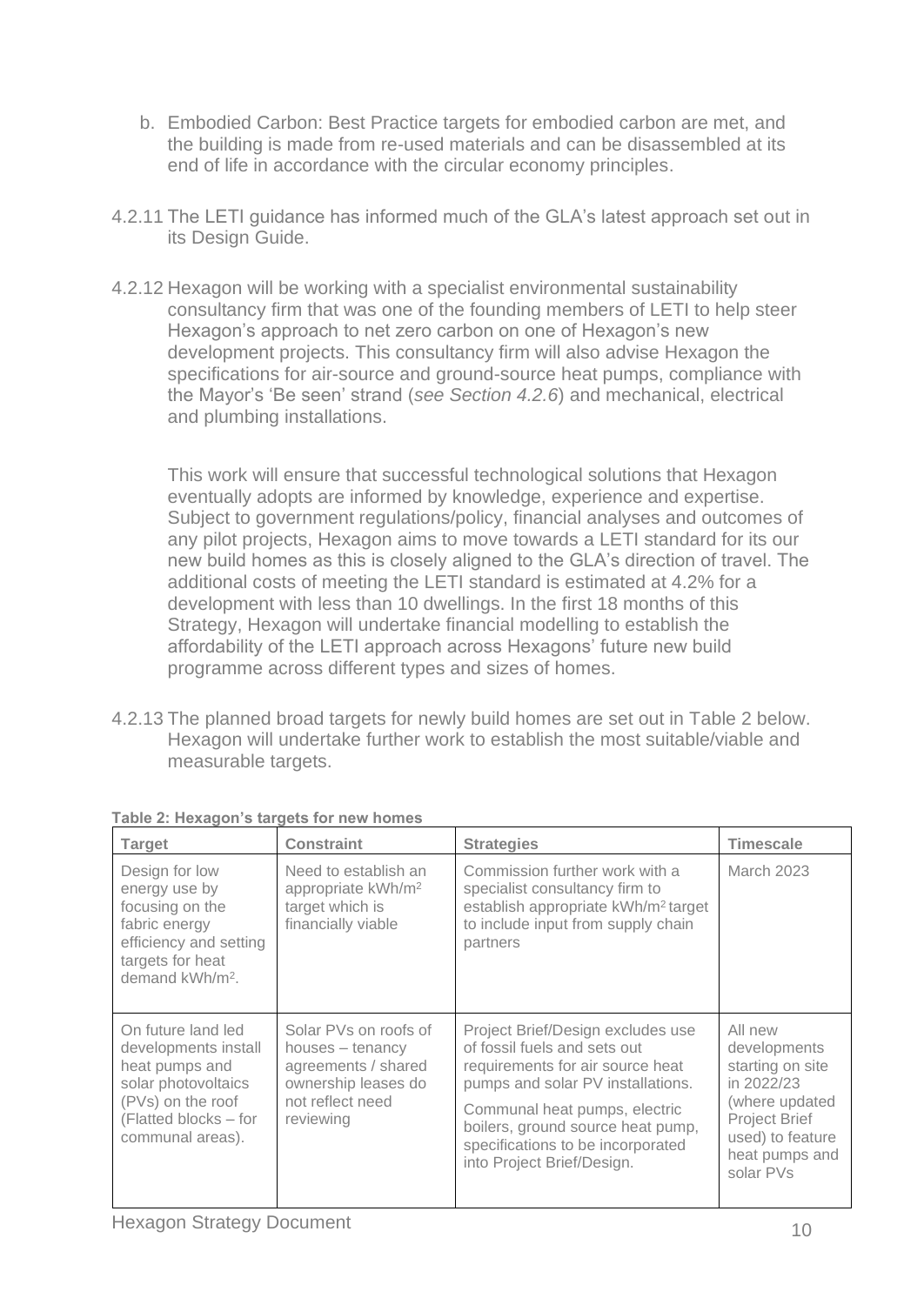|                                                                                                                                                                                  |                                                                                                                                                   | Tenancy Agreements and shared<br>ownership leases to be updated to<br>capture solar PV electricity<br>generation                                                                                                               | Tenancy<br>Agreements and<br>leases (houses)<br>updated for<br>solar PV<br>installations -<br>December 2022 |
|----------------------------------------------------------------------------------------------------------------------------------------------------------------------------------|---------------------------------------------------------------------------------------------------------------------------------------------------|--------------------------------------------------------------------------------------------------------------------------------------------------------------------------------------------------------------------------------|-------------------------------------------------------------------------------------------------------------|
| Identify and account<br>for the embodied<br>carbon in newbuild<br>homes                                                                                                          | Not enough knowledge<br>about embodied<br>carbon measures and<br>financial implications                                                           | Commission further work with a<br>specialist consultancy firm to<br>establish an appropriate method to<br>measure embodied carbon e.g.<br>LETI carbon primer                                                                   | <b>March 2023</b>                                                                                           |
| Establish individual<br>component efficiency<br>standards                                                                                                                        | Not enough knowledge<br>about the deliverability<br>and financial<br>implications of<br>increasing component<br>efficiency standards              | Commission further work with a<br>specialist consultancy firm to<br>establish appropriate component<br>efficiency standards for windows,<br>doors and floors                                                                   | <b>March 2023</b>                                                                                           |
| Establish an air<br>tightness target                                                                                                                                             | Not enough knowledge<br>about the deliverability<br>and financial<br>implications of<br>increasing air tightness<br>(air permeability)<br>targets | Commission further work with a<br>specialist consultancy firm to<br>establish appropriate air tightness<br>targets                                                                                                             | <b>March 2023</b>                                                                                           |
| Roll out training and<br>build-on existing<br>skills within team                                                                                                                 | None                                                                                                                                              | Training programme for all<br>Development team members to be<br>finalised with a specialist<br>consultancy firm                                                                                                                | April 2022                                                                                                  |
| All newly built homes<br>to be targeted to<br>achieve EPC Rating<br>В                                                                                                            | None                                                                                                                                              | <b>Current Project Brief/Design sets</b><br>out a minimum requirement for<br><b>EPC Rating B</b>                                                                                                                               | In place                                                                                                    |
| All GLA funded<br>homes in 2021/26<br>programme to meet<br>the sustainability and<br>zero carbon targets<br>set out in funding<br>prospectus.<br>Minimising use of off-<br>sets. | Not enough knowledge<br>about the deliverability<br>and financial<br>implications of meeting<br>requirements without<br>off-set approach.         | Commission further work with a<br>specialist consultancy firm to<br>establish deliverability and financial<br>implications of meeting GLA<br>standards, taking account of<br>ambition and targets set out in this<br>strategy. | <b>March 2023</b>                                                                                           |
| Establish<br>deliverability of<br>Passivhaus Standard                                                                                                                            | Market / supply chain<br>not yet mature enough<br>to deliver Passivhaus<br><b>Standards</b>                                                       | Use learning from the pilot project<br>at a development to inform<br>approach on future developments<br>(subject to planning consent)                                                                                          | <b>March 2023</b>                                                                                           |

#### **4.3 Hexagon's head office**

4.3.7 Between 2022 and 2035, Hexagon will carry out several initiatives to eliminate the use of fossil fuels and increase energy efficiency in our office building.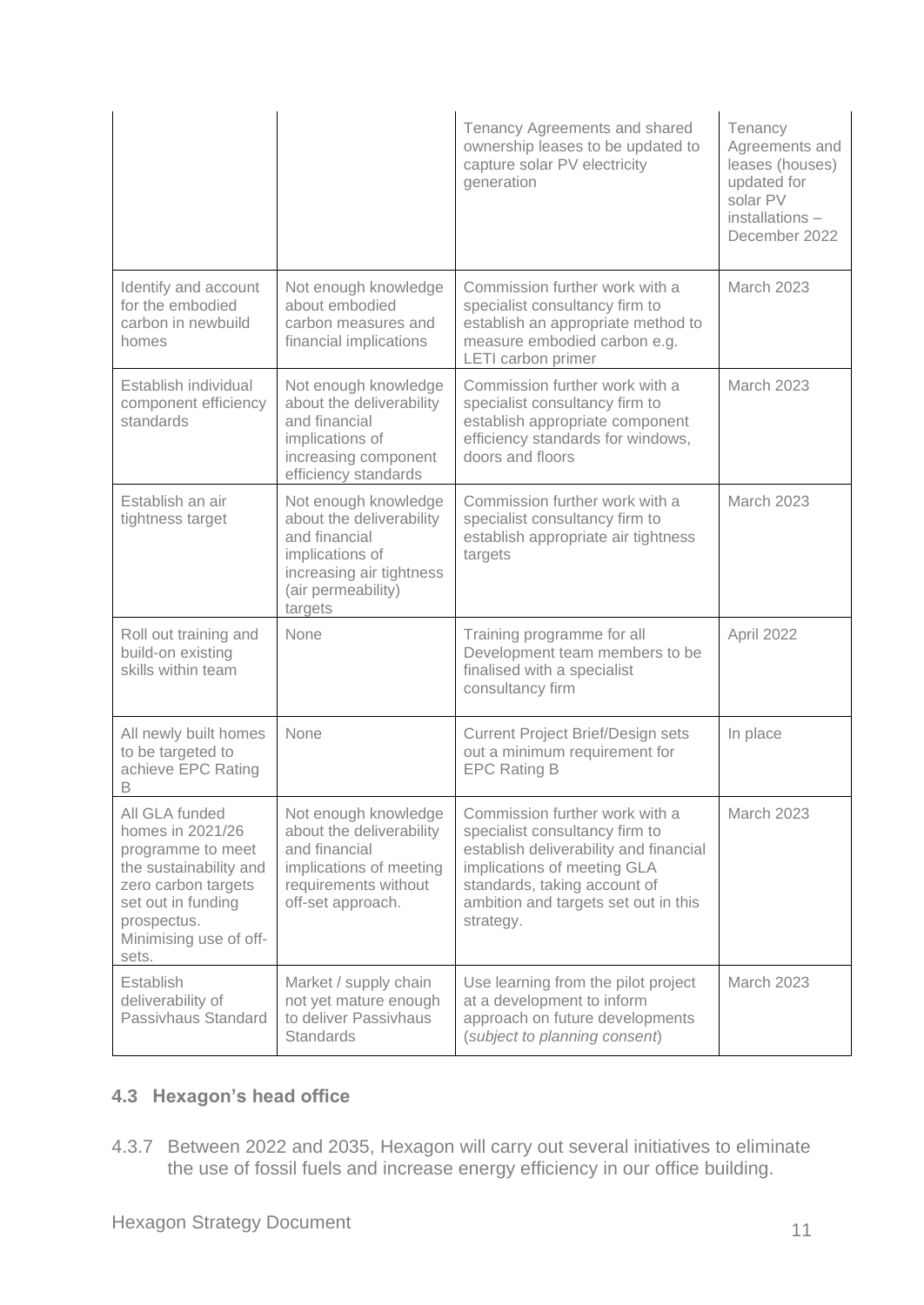4.3.8 The roadmap in Diagram 2 below illustrates the work that has/will be done to achieve the net zero carbon target by 2050:



**Diagram 2: Hexagon's Head Office's Roadmap to Net Zero Carbon by 2050** 

- 4.3.9 The key steps that Hexagon has already taken are:
	- a. Commissioned an Energy Audit to provide initial advice and guidance on improving energy efficiency in our offices.
	- b. Improved data collection including half hourly data on electricity consumption.
	- c. Installed Pyroelectric/Passive, Infrared (PIR) lighting into all refurbished meeting rooms.
	- d. Overhauled the existing Heating, Ventilation and Air Conditioning (HVAC) system to ensure it is running as efficiently as possible.
- 4.3.10 The key steps that Hexagon will take between 2022 and 2035 are:
	- a. Ensure our electricity supply is from certifiable renewable sources.
	- b. Improve data quality and monitoring to enable us to establish practical actions to be taken to reduce energy consumption during peak periods.
	- c. Implement a building management system that enables control of energy sources outside of normal business hours.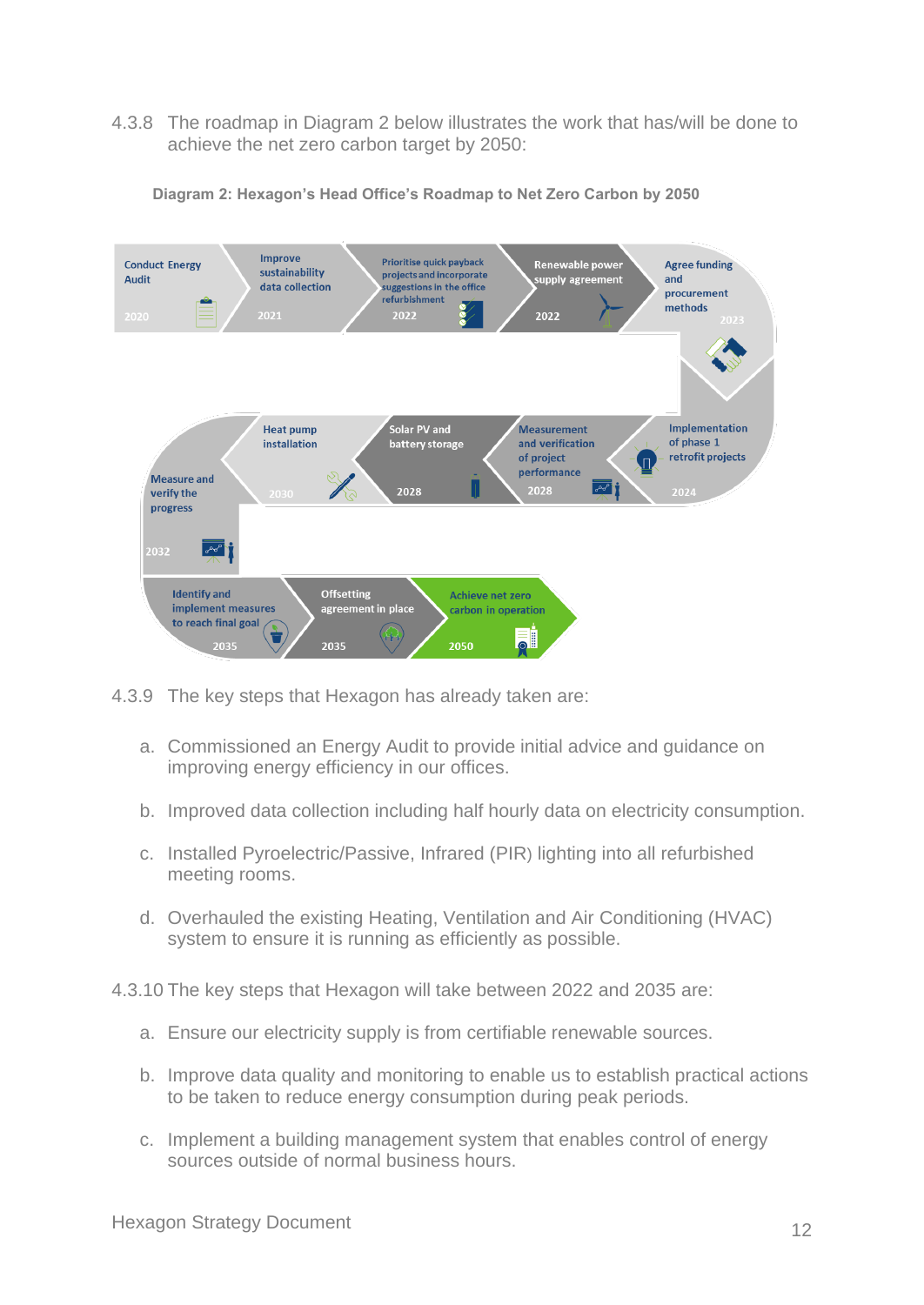- d. Replace the hot water tank with point of use water heating.
- e. Optimise the existing HVAC system by obtaining specialist advice on cooling loads, Fan Coil Units (FCUs) and Electronically Commutated (EC) motors.
- f. Replace existing windows with thermal efficient, low Ultraviolet (UV) products.
- g. Identify and install the most suitable energy conservation measures with longer payback periods (solar PV and heat pump feasibility).
- h. Conduct a new energy audit to identify and implement any additional measures might be required to reach the net zero carbon goal.
- i. Set an agreement to offset any remaining carbon emissions.

#### **4.4 Resident Engagement**

- 4.4.1 Residents will be central to the successful planning and implementation of the retrofit works in their homes. Therefore, residents' early awareness and buy-in of the objectives of this Strategy is critical. So, in 2022, Hexagon will draw-up a bespoke resident engagement strategy that focusses on residents' invaluable contribution to delivering this Strategy.
- 4.4.2 Hexagon will also continue to work with its residents and partners on increasing recycling practices and where possible, contribute to other relevant initiatives, which improve the environmental sustainability of an area. Additionally, with the support of specialists in environmental sustainability, Hexagon will work with residents on helping them use their homes in a way that reduces their energy bills and carbon emissions.
- 4.4.3 Diagram 3 below provides an outline of a resident's entire journey when their home has to undergo retrofit works, i.e. from raising awareness to

**Diagram 3: Resident's journey for retrofit projects/works in their homes** 

**Retrofit projects:** The resident's engagement journey

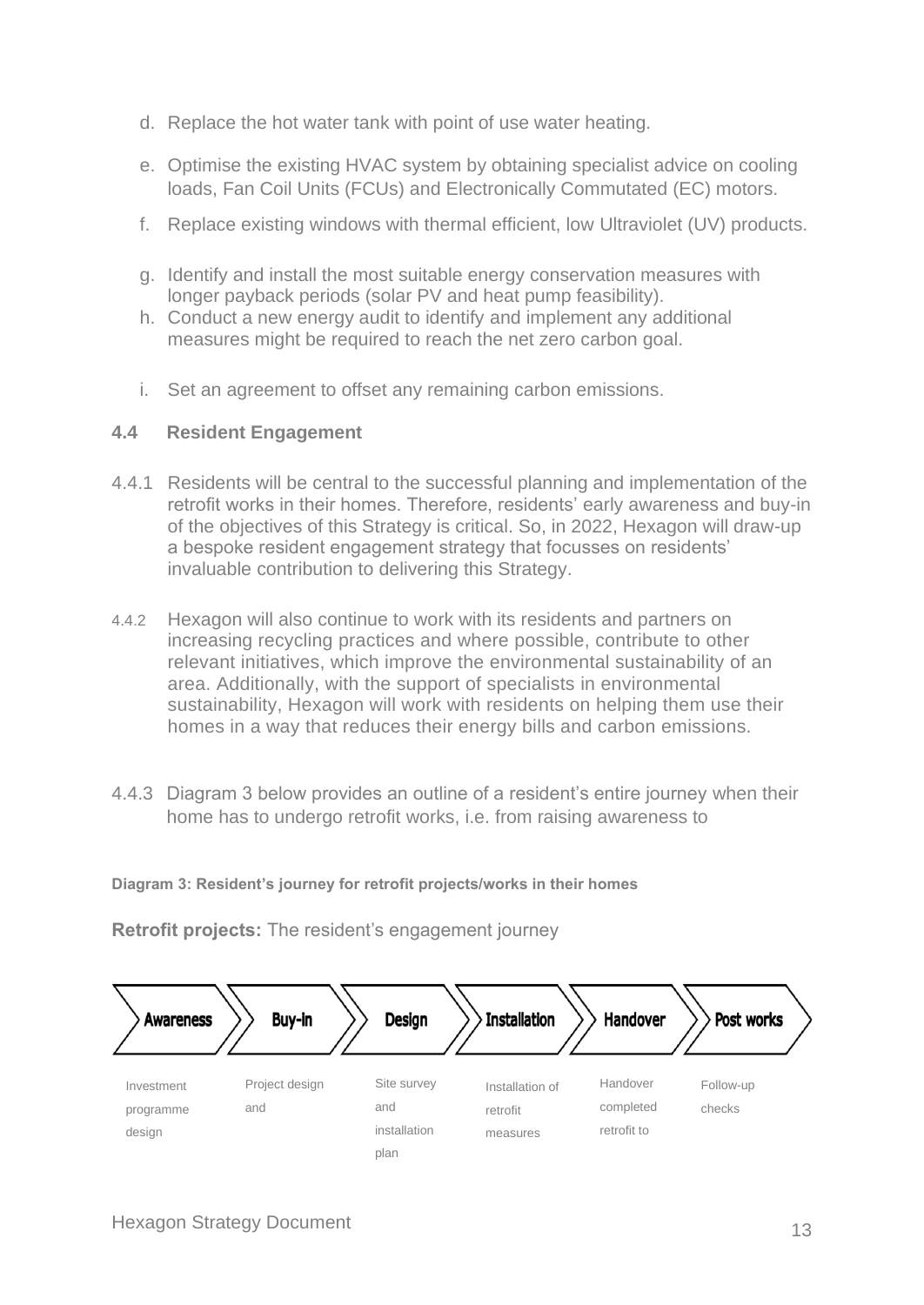4.4.4 Most importantly, before undertaking retrofit works, Hexagon will also consider the cost of energy to residents, convenience of the retrofit works to the residents and the air quality in residents' homes.

#### **4.5 Hexagon's employees and Board members**

4.5.1 Hexagon will encourage its employees and Board members to minimise travel, i.e. wherever possible, or consider alternative ways of travelling, such as public transport, cycling or walking to work and where possible, hold online meetings, without compromising the benefits of in-person interactions.

#### **4.6 Hexagon's partners**

- 4.6.1 Hexagon's partners include its contractors, consultants, managing agents, local authorities and several organisations and companies that deliver services to Hexagon and/or on behalf of Hexagon. Hexagon expects its partners to adhere to the key principles and objectives of this Strategy and, where possible, Hexagon will incorporate relevant environmental sustainability requirements in its contracts with partners.
- 4.6.2 Hexagon will continue to work with the local authorities in which Hexagon operates by fostering partnership working that achieves the environmental sustainability goals of an area. Where possible, Hexagon will contribute to the development of the local authorities' respective environmental sustainability strategies and ensure they align with Hexagon's Strategy.

#### **5.0 Independent benchmarking and assessment**

- 5.1 Hexagon will work with SHIFT (Sustainable Homes Index for Tomorrow), who will continue to benchmark Hexagon with other social landlords in England. The results of the benchmarking will be incorporated into Hexagon's continuous improvement plans.
- 5.2 Additionally, Hexagon will engage an independent specialist firm to undertake annual reviews of all relevant activities that Hexagon will be undertaking to ensure Hexagon is on course to meet its three main objectives outlined in Section 2.2 (a), (b) and (c) above and also ensure it is successfully delivering other aspects of this Strategy, including the bespoke resident engagement strategy on environmental sustainability. Results of these annual reviews will be reported to Hexagon's Board and published in Hexagon's annual reports.